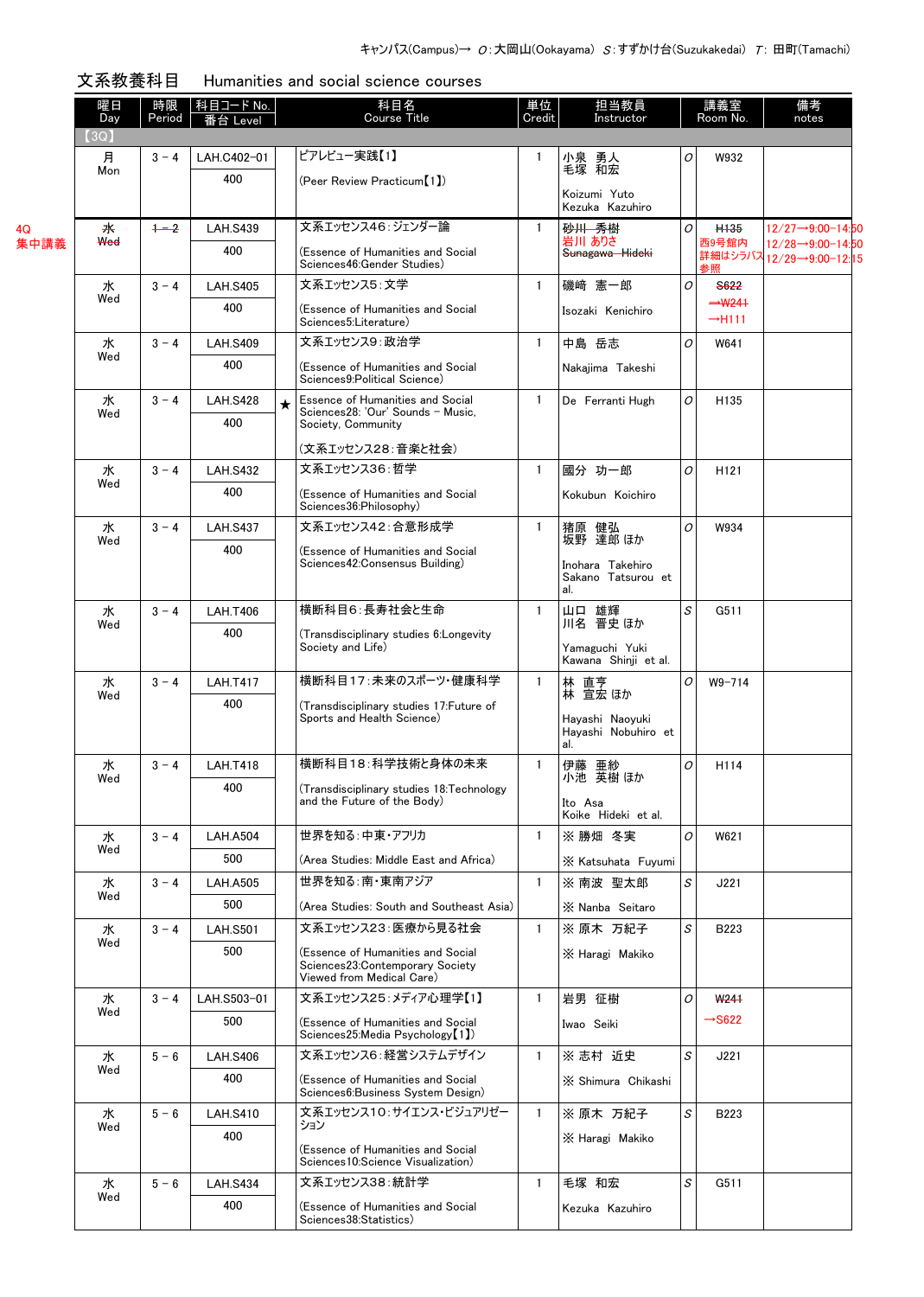| 曜日<br>Day | 時限<br>Period | 科目コード No.<br>台 Level   |              | 科目名<br><b>Course Title</b>                                                           | 単位<br>Credit | 担当教員<br>Instructor                     |          | 講義室<br>Room No.        | 備考<br>notes |
|-----------|--------------|------------------------|--------------|--------------------------------------------------------------------------------------|--------------|----------------------------------------|----------|------------------------|-------------|
| (3Q)      |              |                        |              |                                                                                      |              |                                        |          |                        |             |
| 水         | $9 - 10$     | <b>LAH.A411</b>        | $\star$      | Linguistics D                                                                        | $\mathbf{1}$ | 山元 啓史                                  | 0        | W936                   |             |
| Wed       |              | 400                    |              | (言語学D)                                                                               |              | Yamamoto Hilofumi                      |          |                        |             |
| 土         | $1 - 4$      | <b>LAH.C603</b>        | $\star$      | Independent Studies Courses3                                                         | $\mathbf{1}$ | 丸山 剛生<br>石川 国広 ほか                      | 0        | W931.W932              | □           |
| Sat       |              | 600                    | С            | (学生プロデュース科目3)                                                                        |              |                                        |          | W933,W934<br>W935      |             |
|           |              |                        |              |                                                                                      |              | Maruyama Takeo<br>Ishikawa Kunihiro et |          | 隔週開講                   |             |
|           |              |                        |              |                                                                                      |              | al.                                    |          |                        |             |
| 土<br>Sat  | $1 - 4$      | <b>LAH.C607</b>        | $\star$<br>C | Independent Studies Courses7                                                         | $\mathbf{1}$ | 丸山 剛生<br>石川 国広 ほか                      | $\sigma$ | W931.W932<br>W933,W934 | □           |
|           |              | 600                    |              | (学生プロデュース科目7)                                                                        |              | Maruyama Takeo                         |          | W935<br>隔週開講           |             |
|           |              |                        |              |                                                                                      |              | Ishikawa Kunihiro et<br>al.            |          |                        |             |
| 土         | $1 - 4$      | <b>LAH.C612</b>        | $\star$      | Path-Breaking Liberal Arts Courses2                                                  | $\mathbf{1}$ | 安納 真理子                                 | 0        | W931,W932              | □           |
| Sat       |              | 600                    | C            | (教養先端科目2)                                                                            |              | 薩摩 竜郎 ほか                               |          | W933.W934<br>W935      |             |
|           |              |                        |              |                                                                                      |              | Anno Mariko                            |          | 隔週開講                   |             |
|           |              |                        |              |                                                                                      |              | Satsuma Tatsuro et<br>al.              |          |                        |             |
| 土         | $1 - 4$      | <b>LAH.C615</b>        | $\star$      | Path-Breaking Liberal Arts Courses5                                                  | $\mathbf{1}$ | 安納 真理子<br>薩摩 竜郎ほか                      | O        | W931,W932              | □           |
| Sat       |              | 600                    | C            | (教養先端科目5)                                                                            |              |                                        |          | W933.W934<br>W935      |             |
|           |              |                        |              |                                                                                      |              | Anno Mariko<br>Satsuma Tatsuro et      |          | 隔週開講                   |             |
|           |              |                        |              |                                                                                      |              | al.                                    |          |                        |             |
| (4Q)      |              |                        |              |                                                                                      |              |                                        |          |                        |             |
| 月<br>Mon  | $3 - 4$      | LAH.C402-02            |              | ピアレビュー実践【2】                                                                          | 1            | 室田 真男<br>山根 亮一                         | O        | W935                   |             |
|           |              | 400                    |              | (Peer Review Practicum [2])                                                          |              | Murota Masao                           |          |                        |             |
|           |              |                        |              |                                                                                      |              | Yamane Ryoichi                         |          |                        |             |
| 月<br>Mon  | $3 - 4$      | <b>LAH.S412</b>        |              | 文系エッセンス12:ファッション論                                                                    | $\mathbf{1}$ | ※ 高村 是州                                | O        | S222                   |             |
|           |              | 400                    |              | (Essence of Humanities and Social<br>Sciences12: History of Fashion)                 |              | X Takamura Zeshu                       |          |                        |             |
| 水         | $1 - 2$      | LAH.S508-02            | $\star$      | Essence of Humanities and Social                                                     | $\mathbf{1}$ | 猪原 健弘                                  | S        | G511                   |             |
| Wed       |              | 500                    |              | Sciences39: Decision Making [2]                                                      |              | Inohara Takehiro                       |          | $\rightarrow$ G311     |             |
|           |              |                        |              | (文系エッセンス39:意思決定論【2】)                                                                 |              |                                        |          |                        |             |
| 水<br>Wed  | $3 - 4$      | <b>LAH.S403</b>        |              | 文系エッセンス3:宗教学                                                                         | $\mathbf{1}$ | 弓山 達也                                  | O        | H136                   |             |
|           |              | 400                    |              | (Essence of Humanities and Social<br>Sciences3: Religion)                            |              | Yumiyama Tatsuya                       |          |                        |             |
| 水<br>Wed  | $3 - 4$      | LAH.S420-02            | $\star$      | <b>Essence of Humanities and Social</b><br>Sciences20:Western Thought <sup>[2]</sup> | $\mathbf{1}$ | Bektas Yakup                           | O        | W934                   |             |
|           |              | 400                    |              | (文系エッセンス20:西洋思想【2】)                                                                  |              |                                        |          |                        |             |
| 水         | $3 - 4$      | <b>LAH.S429</b>        |              | Essence of Humanities and Social                                                     | $\mathbf{1}$ | De Ferranti Hugh                       | O        | H135                   |             |
| Wed       |              | 400                    | $\star$      | Sciences29:'Other' Sounds - Music.<br>Minorities, Japan                              |              |                                        |          |                        |             |
|           |              |                        |              |                                                                                      |              |                                        |          |                        |             |
|           |              |                        |              | (文系エッセンス29:音楽と異文化)<br>文系エッセンス43:金融・経済活動と企業                                           | 1            |                                        | O        |                        |             |
| 水<br>Wed  | $3 - 4$      | <b>LAH.S438</b><br>400 |              | 戦略                                                                                   |              | ※ 岡野 武志<br>※太田 珠美                      |          | S221                   |             |
|           |              |                        |              | (Essence of Humanities and Social                                                    |              | X Okano Takeshi                        |          |                        |             |
|           |              |                        |              | Sciences43: Financial/Economic Activities<br>and Corporate Strategy)                 |              | X Ota Tamami                           |          |                        |             |
| 水         | $3 - 4$      | <b>LAH.T416</b>        |              | 横断科目16:社会のなかの科学技術                                                                    | $\mathbf{1}$ | 川名 晋史                                  | 0        | W531                   |             |
| Wed       |              | 400                    |              | (Transdisciplinary studies 16:Science and                                            |              | 磯崎 憲一郎 ほか                              |          | (レクチャー<br>シアター)        |             |
|           |              |                        |              | Technology in Society)                                                               |              | Kawana Shinji<br>Isozaki Kenichiro et  |          |                        |             |
|           |              |                        |              |                                                                                      |              | al.                                    |          |                        |             |
| 水<br>Wed  | $3 - 4$      | <b>LAH.A506</b>        |              | 世界を知る:北米・オセアニア                                                                       | $\mathbf{1}$ | ※ 明石 和康                                | 0<br>S   | S222, J221             | 遠隔講義        |
|           |              | 500                    |              | (Area Studies: North America and<br>Oceania)                                         |              | X Akashi Kazuyasu                      |          |                        |             |
| 水         | $3 - 4$      | LAH.S503-02            |              | 文系エッセンス25:メディア心理学【2】                                                                 | $\mathbf{1}$ | 岩男 征樹                                  | S        | G321                   |             |
| Wed       |              | 500                    |              | (Essence of Humanities and Social                                                    |              | Iwao Seiki                             |          |                        |             |
|           |              |                        |              | Sciences25:Media Psychology (2)                                                      |              |                                        |          |                        |             |
| 水<br>Wed  | $3 - 4$      | <b>LAH.S507</b>        | $\star$      | <b>Essence of Humanities and Social</b><br>Sciences33: Japanese Noh Theater          | 1.           | Kiyama Lorinda                         | O        | W641                   |             |
|           |              | 500                    |              | (文系エッセンス33:能)                                                                        |              |                                        |          |                        |             |
|           |              |                        |              |                                                                                      |              |                                        |          |                        |             |

## 文系教養科目 Humanities and social science courses